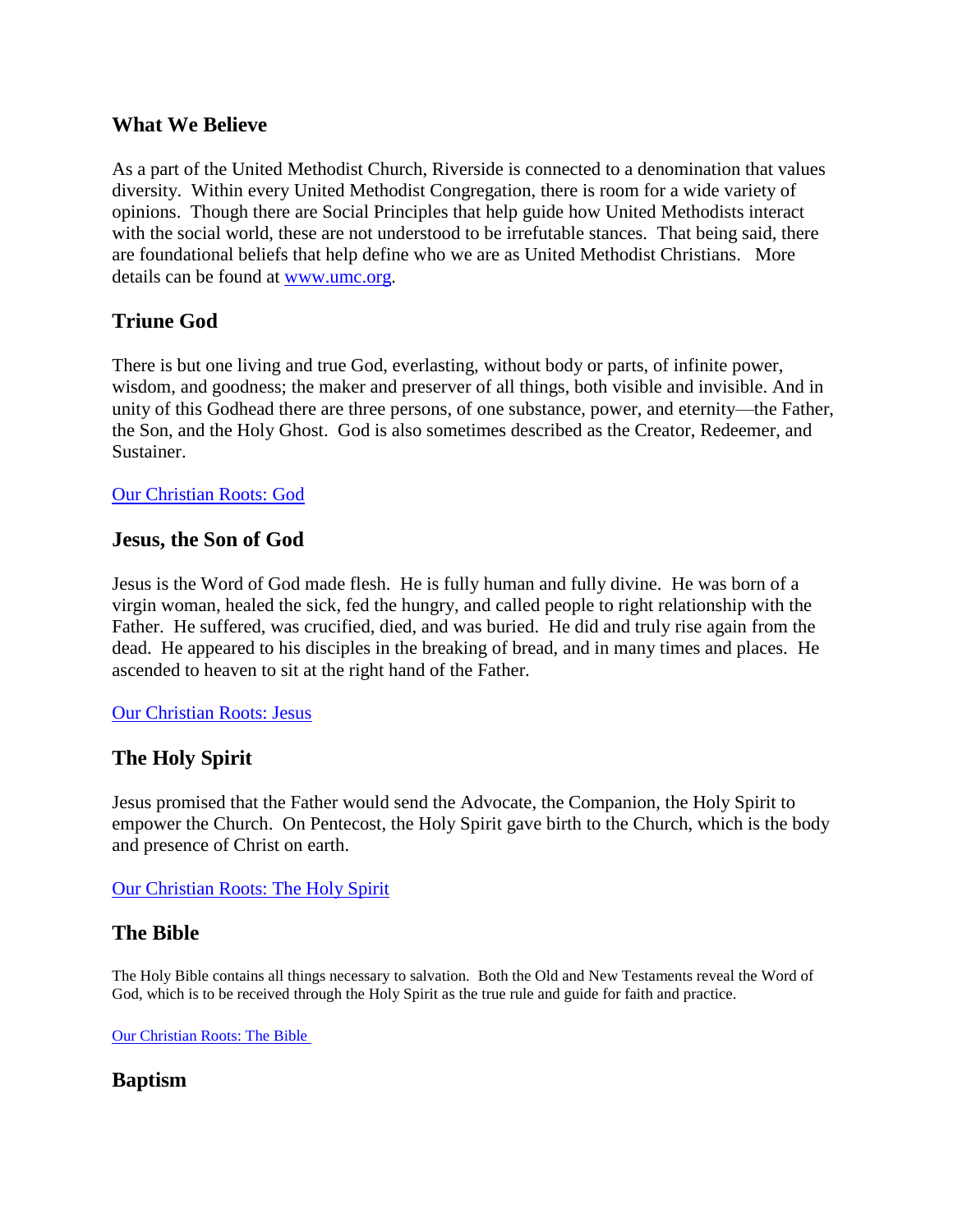Through the Sacrament of Baptism, we are initiated into Christ's Church. The baptized receives the Holy Spirit, and becomes a member of the Body of Christ. United Methodists believe that this is an act of God alone. It is a gift that can be granted to someone of any age, and by any means. The amount of water is not important.

## [A United Methodist Understanding of Baptism](http://www.umc.org/what-we-believe/baptism)

## **Communion**

On the first Sunday of every month, the people of Riverside celebrate Communion. This is also called The Great Thanksgiving. In the sharing of the bread and grape juice, we remember the life, ministry, death and resurrection of Jesus. There are many ways to understand Communion, and there a variety of modes to share Communion, but one thing is sure: All are welcome. The table of Communion is not the pastor's table. It is not a United Methodist table. It is Christ's table. And at Christ's table, all are welcome.

[We Are Nourished By Communion](http://www.umc.org/what-we-believe/communion1)

# **The Wesleyan Heritage**

As the founders of the Methodist movement, John and Charles Wesley remain important figures in the United Methodist Church. The Wesley brothers brought a unique understanding of faith and practice, which led to the birth of the Methodist Church. There are some distinctive features of Wesleyan tradition and theology which are at the roots of our Church today.

"Wesley and the early Methodists were particularly concerned about inviting people to experience God's grace and to grow in their knowledge and love of God through disciplined Christian living. They placed primary emphasis on Christian living, on putting faith and love into action. This emphasis on what Wesley referred to as "practical divinity" has continued to be a hallmark of United Methodism today." [\(Read more at umc.org Our Wesleyan Heritage\)](http://www.umc.org/what-we-believe/our-wesleyan-heritage)

# **Scripture**

In thinking about our faith, we put primary reliance on the Bible. It is the unique testimony to God's self-disclosure in the life of Israel; in the ministry, death, and resurrection of Jesus the Christ; and in the Spirit's work in the early church. It's our sacred canon and, thus, the decisive source of our Christian witness and the authoritative measure of the truth in our beliefs.

In our theological journey we study the Bible within the believing community. Even when we study it alone, we're guided and corrected through dialogue with other Christians. We interpret individual texts in light of their place in the Bible as a whole. We use concordances, commentaries, and other aids prepared by the scholars. With the guidance of the Holy Spirit, we try to discern both the original intention of the text and its meaning for our own faith and life.

# **Tradition**